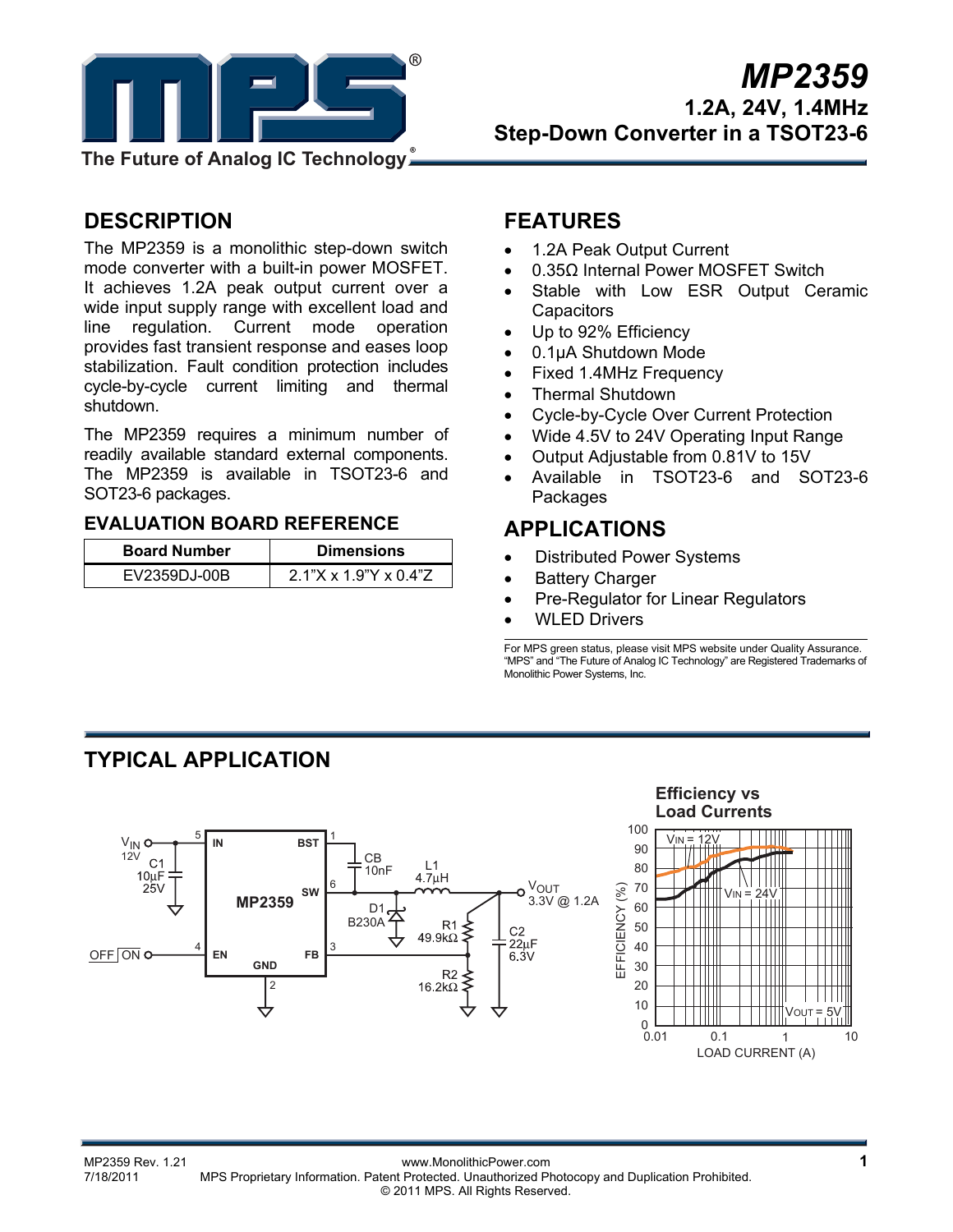

## **ORDERING INFORMATION**

| <b>Part Number</b> | Package  | Top Marking | Free Air Temperature $(T_A)$ |
|--------------------|----------|-------------|------------------------------|
| MP2359DJ*          | TSOT23-6 | F8          | -40°C to +85°C               |
| MP2359DT**         | SOT23-6  | J6          | -40°C to +85°C               |

\*For Tape & Reel, add suffix –Z (eg. M2359DJ–Z); For RoHS compliant packaging, add suffix –LF (eg. MP2359DJ–LF–Z) \*\*For Tape & Reel, add suffix –Z (eg. M2359DT–Z); For RoHS compliant packaging, add suffix –LF (eg. MP2359DT–LF–Z)

## **PACKAGE REFERENCE**



## **ABSOLUTE MAXIMUM RATINGS (1)**

| Continuous Power Dissipation $(T_A = +25^{\circ}C)^{(2)}$ |  |
|-----------------------------------------------------------|--|
|                                                           |  |
|                                                           |  |
|                                                           |  |
|                                                           |  |
| Storage Temperature -65°C to +150°C                       |  |
|                                                           |  |

## *Recommended Operating Conditions* **(3)**

| Ambient Temperature  -40°C to +85°C    |  |
|----------------------------------------|--|
| Max input current into the EN pin300µA |  |

| Thermal Resistance $^{(4)}$ $\theta_{JA}$ $\theta_{JC}$ |  |
|---------------------------------------------------------|--|
|                                                         |  |
|                                                         |  |

#### **Notes:**

- 1) Exceeding these ratings may damage the device.
- 2) The maximum allowable power dissipation is a function of the maximum junction temperature  $T_J(MAX)$ , the junction-toambient thermal resistance  $\theta_{JA}$ , and the ambient temperature  $T_A$ . The maximum allowable continuous power dissipation at any ambient temperature is calculated by  $P_D(MAX)=(T_J(MAX)-T_J(MAX)-T_J(MAX)-T_J(MAX)-T_J(MAX)$  $T_A$ )/ $\theta_{JA}$ . Exceeding the maximum allowable power dissipation will cause excessive die temperature, and the regulator will go into thermal shutdown. Internal thermal shutdown circuitry protects the device from permanent damage.
- 3) The device function is not guaranteed outside of the recommended operating conditions.
- 4) Measured on JESD51-7, 4-layer PCB..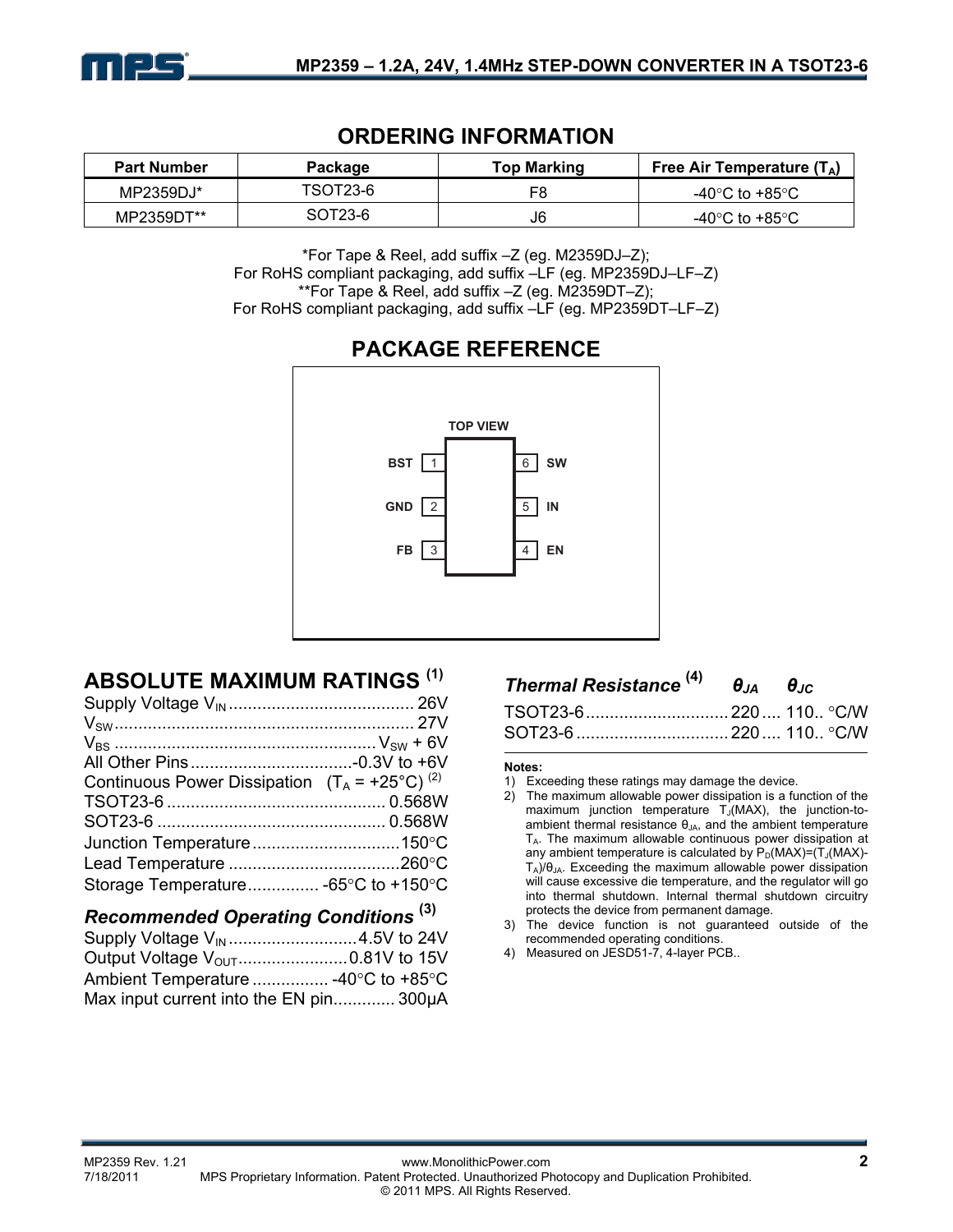## **ELECTRICAL CHARACTERISTICS**

 $V_{IN}$  = 12V,  $T_A$  = +25°C, unless otherwise noted.

| <b>Parameters</b>                          | Symbol           | <b>Condition</b>             | Min   | <b>Typ</b> | <b>Max</b> | <b>Units</b> |
|--------------------------------------------|------------------|------------------------------|-------|------------|------------|--------------|
| Feedback Voltage                           | $V_{FB}$         | $4.5V \leq V_{IN} \leq 24V$  | 0.790 | 0.810      | 0.830      | $\vee$       |
| <b>Feedback Current</b>                    | $I_{FB}$         | $V_{FB} = 0.8V$              |       | 0.1        |            | μA           |
| Switch-On Resistance <sup>(5)</sup>        | $R_{DS(ON)}$     |                              |       | 0.35       |            | Ω            |
| Switch Leakage                             |                  | $V_{EN}$ = 0V, $V_{SW}$ = 0V |       |            | 10         | μA           |
| Current Limit <sup>(5)</sup>               |                  |                              |       | 1.8        |            | A            |
| <b>Oscillator Frequency</b>                | $f_{SW}$         | $V_{FB} = 0.6 V$             | 1.2   | 1.4        | 1.7        | <b>MHz</b>   |
| Fold-back Frequency                        |                  | $V_{FB} = 0V$                |       | 460        |            | kHz          |
| Maximum Duty Cycle                         |                  | $V_{FB} = 0.6V$              |       | 87         |            | $\%$         |
| Minimum On-Time <sup>(5)</sup>             | $t_{ON}$         |                              |       | 100        |            | ns           |
| Under Voltage Lockout Threshold Rising     |                  |                              | 2.5   | 2.8        | 3.1        | V            |
| Under Voltage Lockout Threshold Hysteresis |                  |                              |       | 150        |            | mV           |
| <b>EN Input Low Voltage</b>                |                  |                              |       |            | 0.4        | V            |
| EN Input High Voltage                      |                  |                              | 1.2   |            |            | $\vee$       |
| <b>EN Input Current</b>                    |                  | $V_{EN} = 2V$                |       | 2.1        |            | μA           |
|                                            |                  | $V_{EN} = 0V$                |       | 0.1        |            |              |
| Supply Current (Shutdown)                  | $I_{\rm S}$      | $V_{EN} = 0V$                |       | 0.1        | 1.0        | μA           |
| Supply Current (Quiescent)                 | $I_{\mathsf{Q}}$ | $V_{EN}$ = 2V, $V_{FB}$ = 1V |       | 0.8        | 1.0        | mA           |
| Thermal Shutdown <sup>(5)</sup>            |                  |                              |       | 150        |            | $^{\circ}$ C |

**Note:** 

5) Guaranteed by design.

## **PIN FUNCTIONS**

| Pin#           | Name       | <b>Description</b>                                                                                                                                                                                                                                                                                    |
|----------------|------------|-------------------------------------------------------------------------------------------------------------------------------------------------------------------------------------------------------------------------------------------------------------------------------------------------------|
| 1              | BST.       | Bootstrap. A capacitor is connected between SW and BS pins to form a floating supply across<br>the power switch driver. This capacitor is needed to drive the power switch's gate above the<br>supply voltage.                                                                                        |
| $\overline{2}$ | <b>GND</b> | Ground. This pin is the voltage reference for the regulated output voltage. For this reason care<br>must be taken in its layout. This node should be placed outside of the D1 to C1 ground path to<br>prevent switching current spikes from inducing voltage noise into the part.                     |
| 3              | FB.        | Feedback. An external resistor divider from the output to GND, tapped to the FB pin sets the<br>output voltage. To prevent current limit run away during a short circuit fault condition, the<br>frequency foldback comparator lowers the oscillator frequency when the FB voltage is below<br>250mV. |
| 4              | <b>EN</b>  | On/Off Control Input. Pull EN above 1.2V to turn the device on. For automatic enable, connect a<br>100 $k\Omega$ resistor between this pin and Vin pin.                                                                                                                                               |
| 5              | IN         | Supply Voltage. The MP2359 operates from a +4.5V to +24V unregulated input. C1 is needed<br>to prevent large voltage spikes from appearing at the input.                                                                                                                                              |
| 6              | <b>SW</b>  | Switch Output.                                                                                                                                                                                                                                                                                        |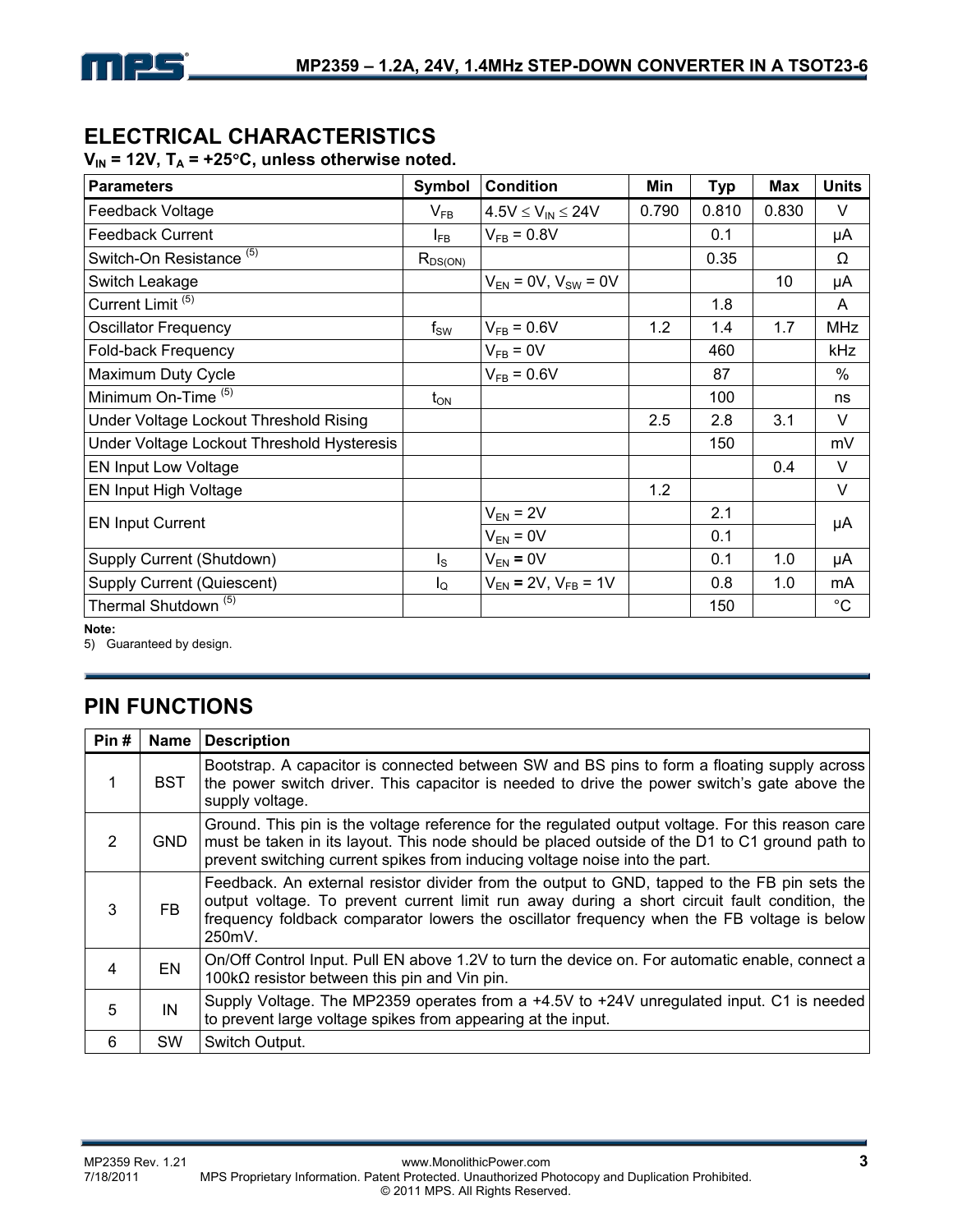

## **TYPICAL PERFORMANCE CHARACTERISTICS**

 $V_{IN}$  = 12V,  $V_{OUT}$  = 3.3V, L = 4.7µH, C1 = 10µF, C2 = 22µF, T<sub>A</sub> = +25<sup>o</sup>C, unless otherwise noted.

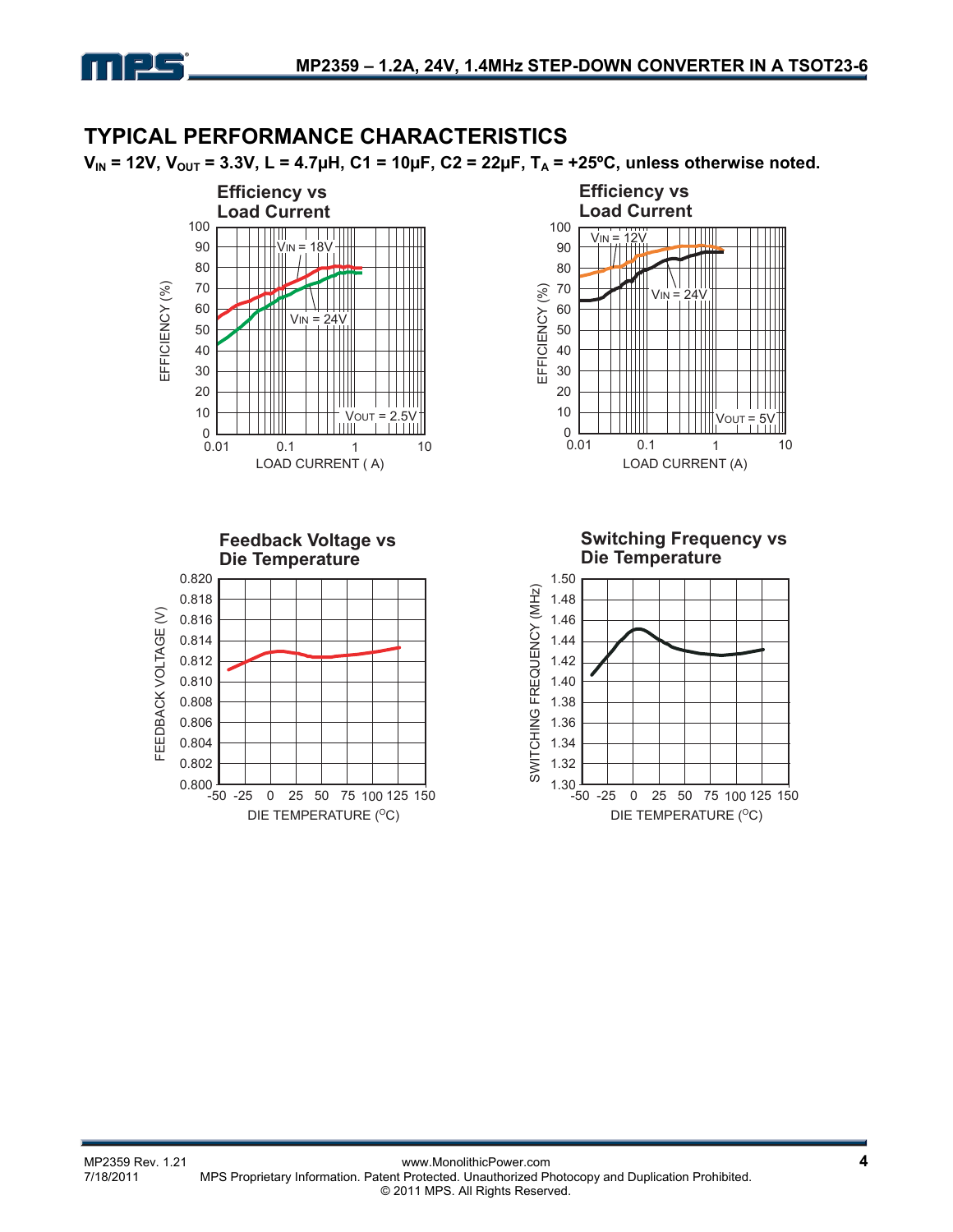

#### **TYPICAL PERFORMANCE CHARACTERISTICS** *(continued)*  $V_{IN}$  = 12V,  $V_{OUT}$  = 3.3V, L = 4.7µH, C1 = 10µF, C2 = 22µF, T<sub>A</sub> = +25°C, unless otherwise noted. **Current Limit vs Load Transient Test Steady State Test Duty Cycle**  $I_{\text{OUT}}$  = 0.2A to 0.8A step at 0.8A/ $\mu$ s  $I<sub>OUT</sub> = 0.5A$ 3.0 V<sub>OUT</sub> 2.5 V<sub>OUT</sub> 20mV/div. CURRENT LIMIT (A) CURRENT LIMIT (A) AC Coupled 2.0 50mV/div. <u> Lithar Maria Maria III ann an t-</u> 1.5 V<sub>SW</sub><br>.10V/div ا<br>.1A/div 1.0 ا<br>.500mA/div 0.5 I LOAD 1A/div. 0 0 20 40 60 80 100100µs/div 400ns/div. DUTY CYCLE (%) **Short Circuit Entry Short Circuit Recovery Start-up through Enable** No Load V<sub>EN</sub><br>.5V/div VOUT  $V_{\text{OUT}}$ 1V/div. 1V/div. V<sub>OUT</sub> 1V/div. V<sub>SW</sub> 10V/div. I L 1A/div. ا<br>.1A/div ا<br>.500mA/div 100µs/div. 200µs/div. 200µs/div. **Start-up through Enable Shut-down through Enable Shut-down through Enable** IOUT = 1A Resistive Load No Load  $I<sub>OUT</sub> = 1A$  Resistive Load VEN V<sub>EN</sub><br>.5V/div VEN 5V/div. 5V/div. V<sub>OUT</sub> 2V/div. V<sub>OUT</sub> V<sub>OUT</sub><br>1V/div. 2V/div. VSW  $V_{\text{SW}}$ 10V/div. VSW 10V/div. 10V/div. I L I L ا<br>.1A/div 1A/div. 1A/div.

200µs/div.

200us/div.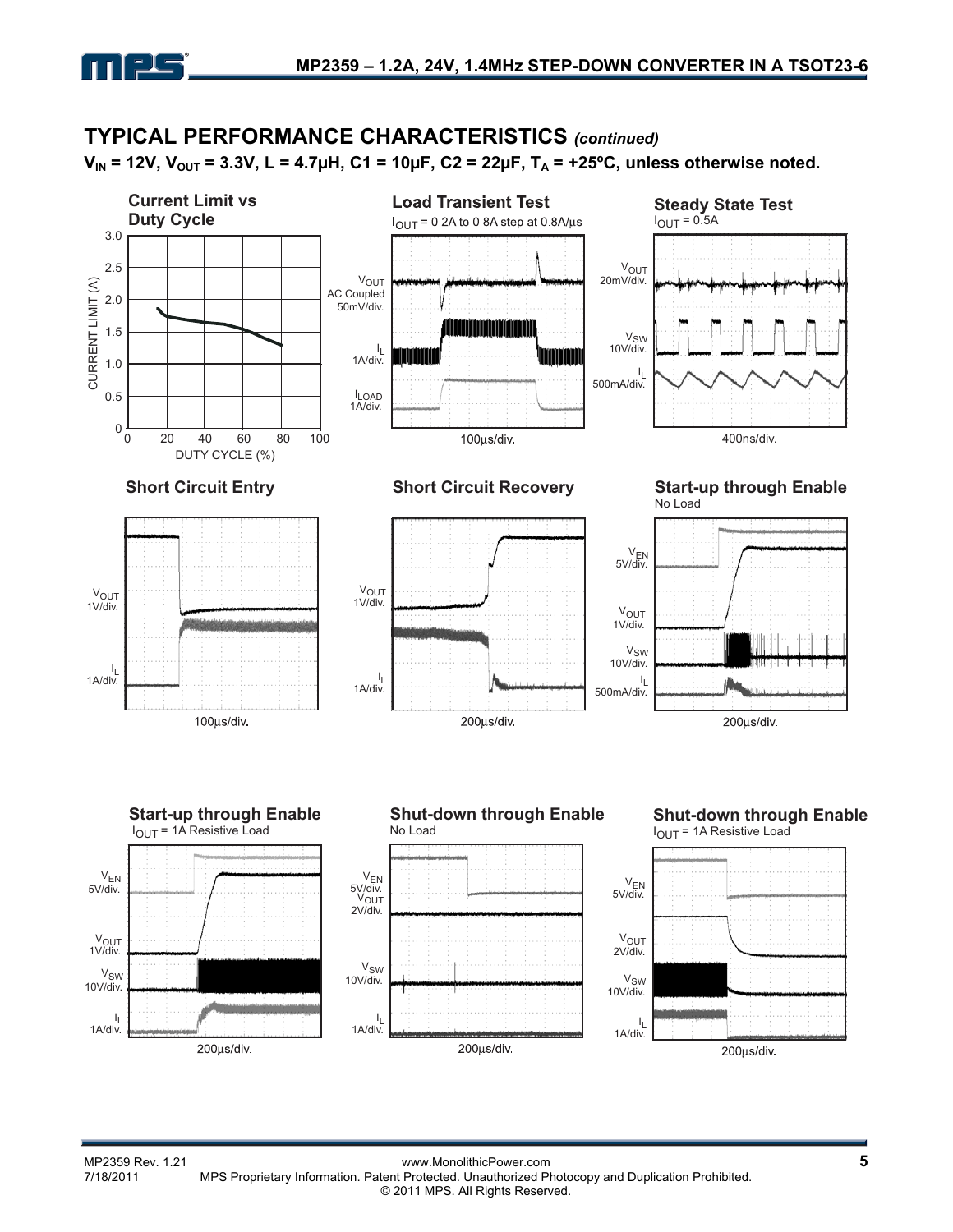

## **OPERATION**

The MP2359 is a current mode buck regulator. That is, the EA output voltage is proportional to the peak inductor current.

At the beginning of a cycle, M1 is off. The EA output voltage is higher than the current sense amplifier output, and the current comparator's output is low. The rising edge of the 1.4MHz CLK signal sets the RS Flip-Flop. Its output turns on M1 thus connecting the SW pin and inductor to the input supply.

The increasing inductor current is sensed and amplified by the Current Sense Amplifier. Ramp compensation is summed to the Current Sense Amplifier output and compared to the Error Amplifier output by the PWM Comparator. When the sum of the Current Sense Amplifier output and the Slope Compensation signal exceeds the EA output voltage, the RS Flip-Flop is reset and M1 is turned off. The external Schottky rectifier diode (D1) conducts the inductor current.

If the sum of the Current Sense Amplifier output and the Slope Compensation signal does not exceed the EA output for a whole cycle, then the falling edge of the CLK resets the Flip-Flop.

The output of the Error Amplifier integrates the voltage difference between the feedback and the 0.81V bandgap reference. The polarity is such that a FB pin voltage lower than 0.81V increases the EA output voltage. Since the EA output voltage is proportional to the peak inductor current, an increase in its voltage also increases current delivered to the output.



**Figure 1—Functional Block Diagram**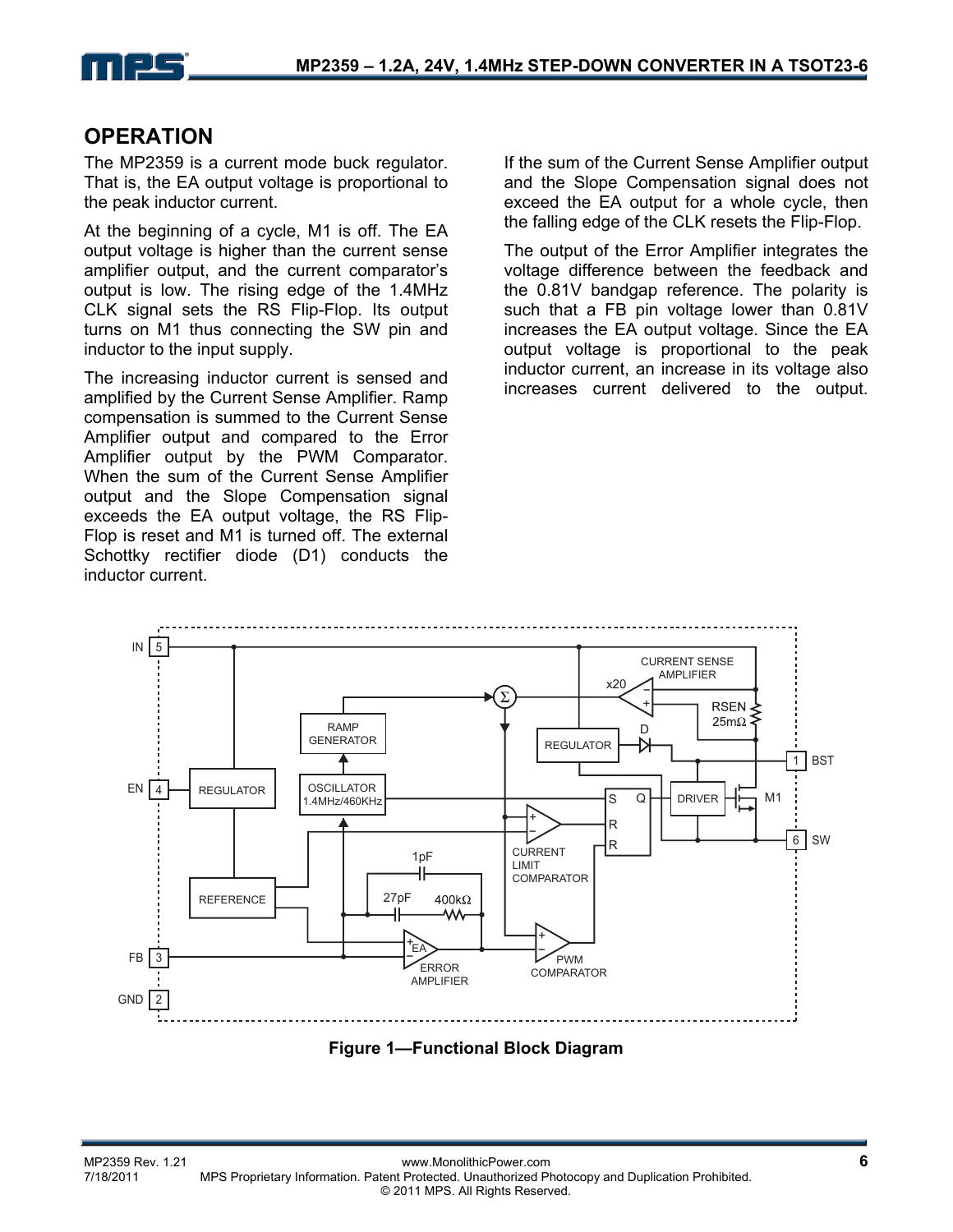## **APPLICATION INFORMATION**

#### **Setting Output Voltage**

The external resistor divider is used to set the output voltage (see the schematic on front page). Table 1 shows a list of resistor selection for common output voltages. The feedback resistor R1 also sets the feedback loop bandwidth with the internal compensation capacitor (see Figure 1). R2 can be determined by:

$$
R2 = \frac{R1}{\frac{V_{OUT}}{0.81V} - 1}
$$

**Table 1—Resistor Selection for Common Output Voltages** 

| $V_{\text{OUT}}(V)$ | $R1$ (k $\Omega$ ) | $R2$ (k $\Omega$ ) |
|---------------------|--------------------|--------------------|
| 1.8                 | 80.6 (1%)          | 64.9 (1%)          |
| 2.5                 | 49.9 (1%)          | 23.7 (1%)          |
| 3.3                 | 49.9 (1%)          | 16.2 (1%)          |
| 5                   | 49.9 (1%)          | 9.53(1%)           |

#### **Selecting the Inductor**

A 1µH to 10µH inductor with a DC current rating of at least 25% percent higher than the maximum load current is recommended for most applications. For highest efficiency, the inductor's DC resistance should be less than 200mΩ. Refer to Table 2 for suggested surface mount inductors. For most designs, the required inductance value can be derived from the following equation.

$$
L = \frac{V_{OUT} \times (V_{IN} - V_{OUT})}{V_{IN} \times \Delta I_L \times f_{SW}}
$$

Where  $\Delta I_L$  is the inductor ripple current.

Choose the inductor ripple current to be 30% of the maximum load current. The maximum inductor peak current is calculated from:

$$
I_{L(MAX)}=I_{LOAD}+\frac{\Delta I_L}{2}
$$

Under light load conditions below 100mA, a larger inductance is recommended for improved efficiency. See Table 2 for suggested inductors.

Also note that the maximum recommended load current is 1A if the duty cycle exceeds 35%.

#### **Selecting the Input Capacitor**

The input capacitor reduces the surge current drawn from the input supply and the switching noise from the device. The input capacitor impedance at the switching frequency should be less than the input source impedance to prevent high frequency switching current from passing through the input. Ceramic capacitors with X5R or X7R dielectrics are highly recommended because of their low ESR and small temperature coefficients. For most applications, a 4.7µF capacitor is sufficient.

#### **Selecting the Output Capacitor**

The output capacitor keeps the output voltage ripple small and ensures feedback loop stability. The output capacitor impedance should be low at the switching frequency. Ceramic capacitors with X5R or X7R dielectrics are recommended for their low ESR characteristics. For most applications, a 22µF ceramic capacitor will be sufficient.

#### **PCB Layout Guide**

PCB layout is very important to achieve stable operation. Please follow these guidelines and take Figure2 for references.

- 1) Keep the path of switching current short and minimize the loop area formed by Input cap, high-side MOSFET and schottky diode.
- 2) Keep the connection of schottky diode between SW pin and input power ground as short and wide as possible.
- 3) Ensure all feedback connections are short and direct. Place the feedback resistors and compensation components as close to the chip as possible.
- 4) Route SW away from sensitive analog areas such as FB.
- 5) Connect IN, SW, and especially GND respectively to a large copper area to cool the chip to improve thermal performance and long-term reliability. For single layer PCB, exposed pad should not be soldered.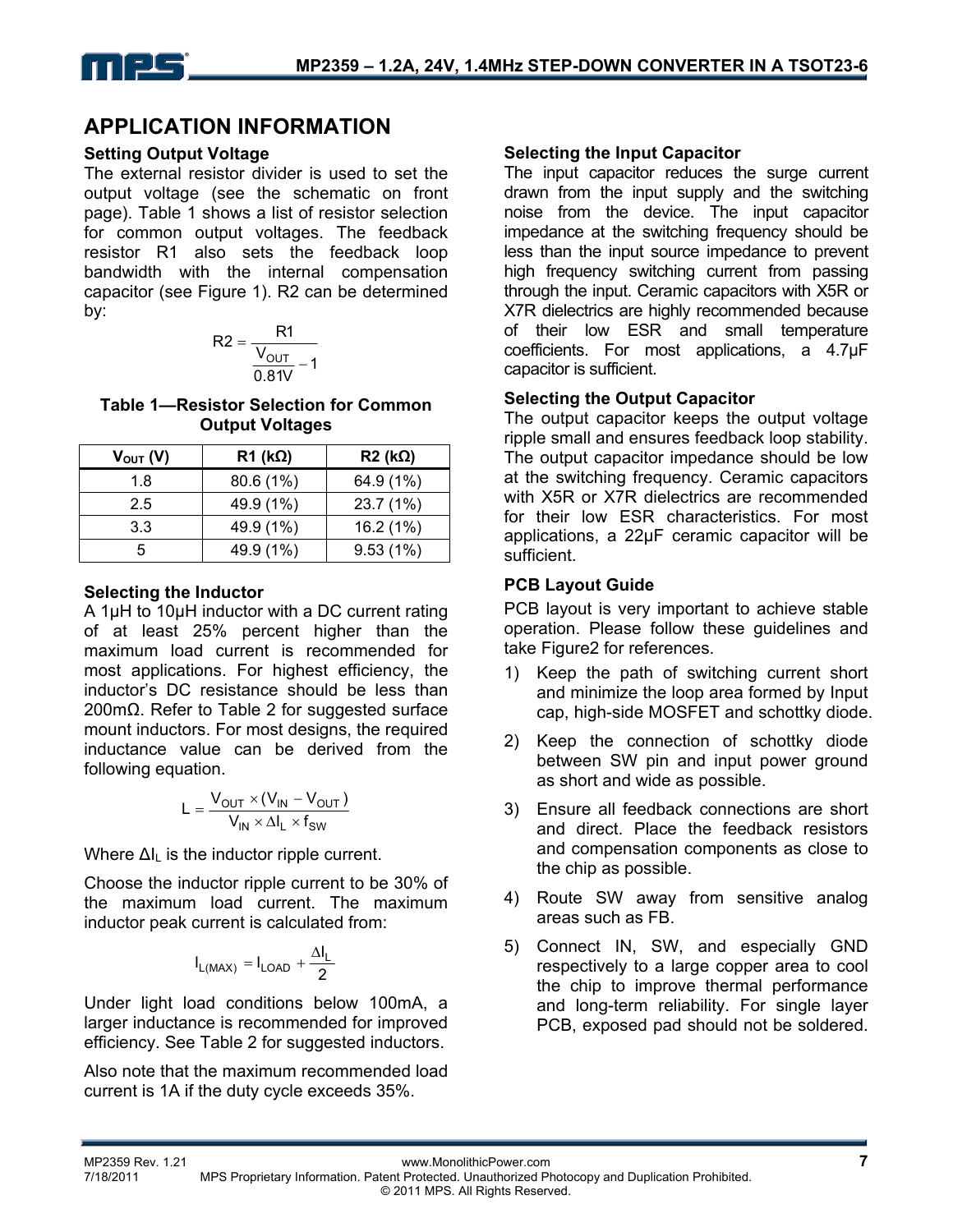



**Figure 2—PCB Layout**  Figure 2-PCB Layout

## **External Bootstrap Diode**  External Bootstrap Diode

An external bootstrap diode may enhance the applicable efficiency of the regulator, the applicable An external bootstrap diode may enhance the conditions of external BST diode are: the conditions of external BST diode are: of the regulator, efficiency

- $V_{\text{out}} = 5V$  or 3.3V; and  $V_{\text{out}}$ =5V or 3.3V; and  $\bullet$
- $\frac{V_{\text{OUT}}}{V}$  >65%  $\vec{\xi}$  $\bullet$  Duty cycle is high: D=  $\bullet$

<u>ര</u> In these cases, an external BST diode is recommended from the output of the voltage<br>regulator to BST pin, as shown in Fig.3 recommended from the output of the voltage diode regulator to BST pin, as shown in Fig.3 **BST** cases, an external these  $\equiv$ 



# **Figure 3—Add Optional External Bootstrap**  Figure 3—Add Optional External Bootstrap<br>Diode to Enhance Efficiency **Diode to Enhance Efficiency**

<u>ഗ</u> The recommended external BST diode is diode IN4148, and the BST cap is  $0.1 \sim 1$ µF. The recommended external BST<br>IN4148, and the BST cap is 0.1~1µF.

| $\vdots$                                                                                    |
|---------------------------------------------------------------------------------------------|
|                                                                                             |
| ֖֖֖֖֖ׅ֖ׅ֖ׅ֖ׅ֖֧֖֧֖֧֧֪֪֪֧֧֧֪֪֪֪ׅ֚֚֚֚֚֚֚֚֚֚֚֚֚֚֚֚֚֚֚֚֚֚֚֚֚֬֝֝֝֝֓֞֡֝֓֞֞֝֓֞֝֬֞֞֝֞֞֝֬֝֞<br>ı<br>l |
|                                                                                             |

|                   | Part Number | Inductance(µH)   Max DCR(Q) |       | Rating (A)<br>Current | $L \times W \times H$ (mm <sup>3</sup> )<br><b>Dimensions</b> |
|-------------------|-------------|-----------------------------|-------|-----------------------|---------------------------------------------------------------|
| <b>N21CY-4R7M</b> |             |                             | 0.027 | $\frac{66}{1}$        | $6 \times 6.3 \times 3$                                       |
| CDRH4D28C/LD      |             |                             | 0.036 |                       | $5.1 \times 5.1 \times 3$                                     |
| 7440530047        |             |                             | 0.038 |                       | 5.8 x 5.8 x 2.8                                               |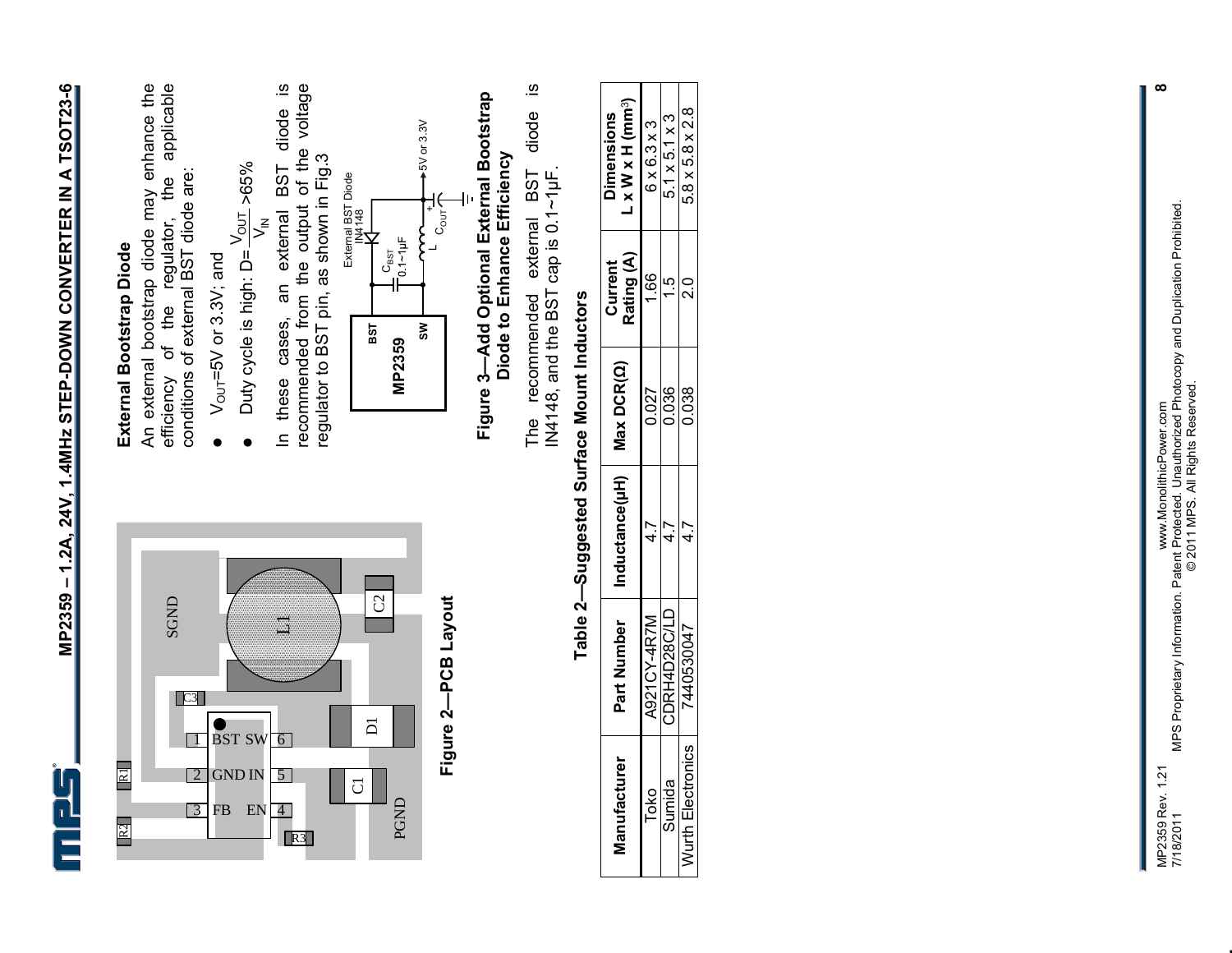

## **TYPICAL APPLICATION CIRCUITS**



**Figure 4—1.4MHz, 3.3V Output at 1A Step-Down Converter** 



**Figure 5—White LED Driver Application**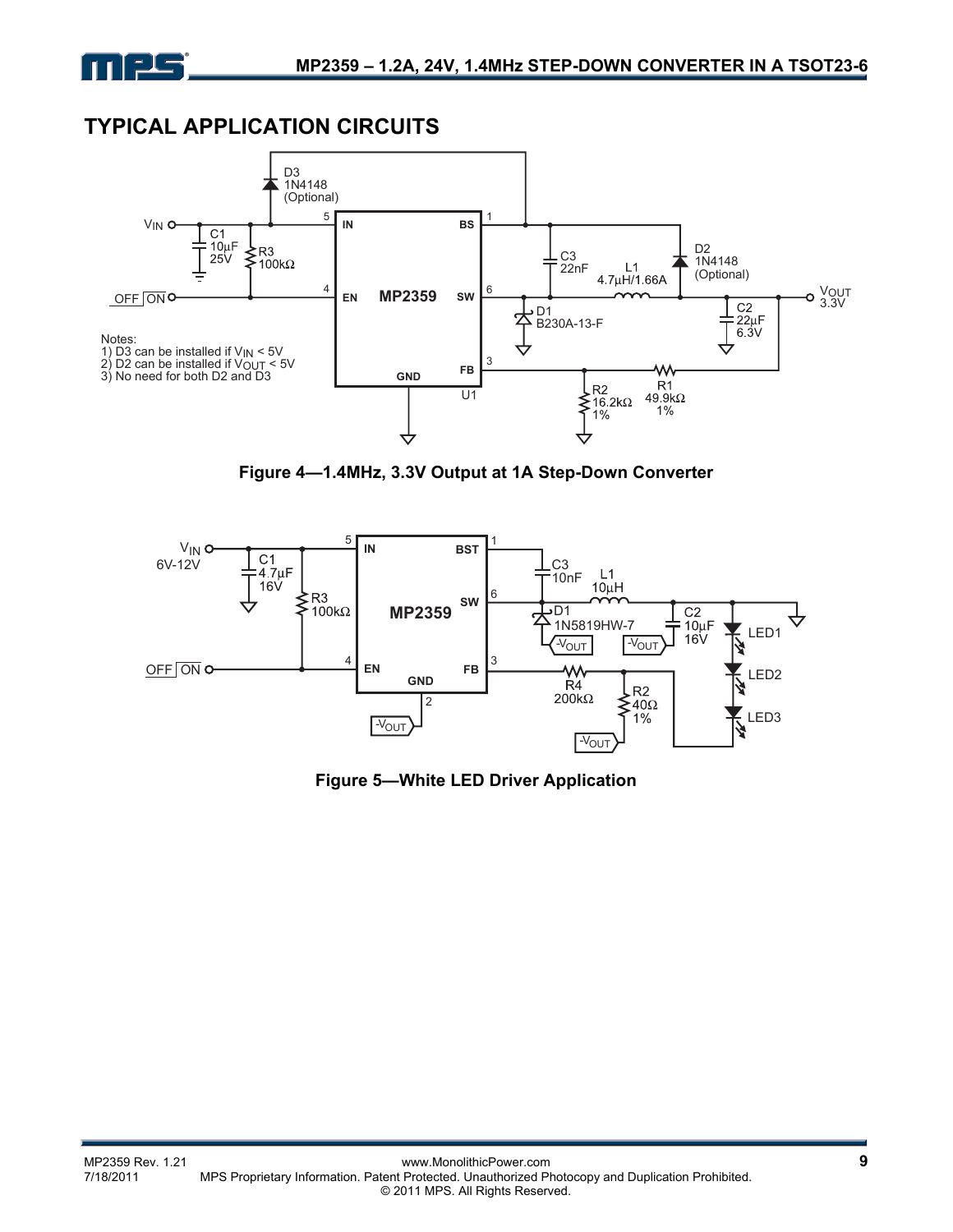

## **PACKAGE INFORMATION**



**TSOT23-6**